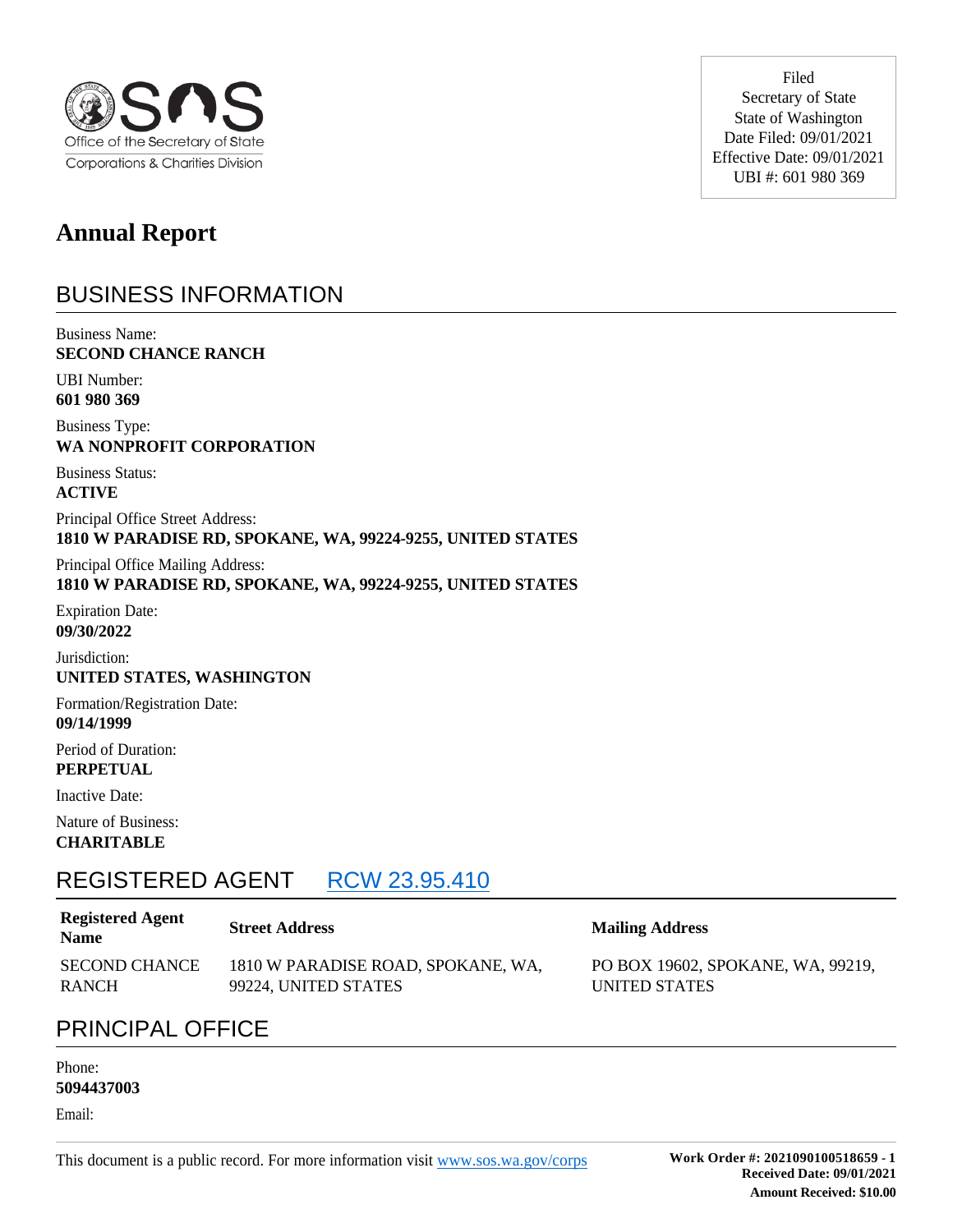#### **INFO@SECONDCHANCERANCH.ORG**

Street Address: **1810 W PARADISE RD, SPOKANE, WA, 99224-9255, USA**

Mailing Address: **1810 W PARADISE RD, SPOKANE, WA, 99224-9255, USA**

### GOVERNORS

| <b>Title</b>    | Type                     | <b>Entity Name</b> | <b>First Name</b> | <b>Last Name</b> |
|-----------------|--------------------------|--------------------|-------------------|------------------|
| <b>GOVERNOR</b> | <i>INDIVIDUAL</i>        |                    | <b>KATIE</b>      | <b>MERWICK</b>   |
| <b>GOVERNOR</b> | <i><b>INDIVIDUAL</b></i> |                    | <b>VALERIE</b>    | <b>BURGESS</b>   |
| <b>GOVERNOR</b> | <i><b>INDIVIDUAL</b></i> |                    | <b>JESSICA</b>    | <b>HOPPE</b>     |

### NATURE OF BUSINESS

#### CHARITABLE

### EFFECTIVE DATE

Effective Date: **09/01/2021**

### CONTROLLING INTEREST

1. Does your entity own real property such as land or buildings (including leasehold interests) in Washington? **YES**

2. As of January 1, 2019, has there been a transfer of stock, other financial interest change, or an option agreement exercised that resulted in a transfer of at least 16? percent interest in the entity?

**NO**

 a. If "yes", has the transfer of stock, other financial interest change, or an option agreement exercised resulted in a transfer of controlling interest (50 percent or greater)?

**NO**

3. As of January 1, 2019, has an option agreement been executed allowing for the future purchase or acquisition of the entity? **NO**

You must report a Controlling Interest Transfer Return **IF**: you answered "yes" to questions 1 **AND** 2a.

Failure to report a Controlling Interest Transfer is subject to penalty provisions of RCW 82.45.220.

For more information on **Controlling Interest**, visit www.dor.wa.gov/REET.

## RETURN ADDRESS FOR THIS FILING

Attention: **KATIE MERWICK** Email: **INFO@SECONDCHANCERANCH.ORG** Address: **PO BOX 19620, SPOKANE, WA, 99219-0034, USA**